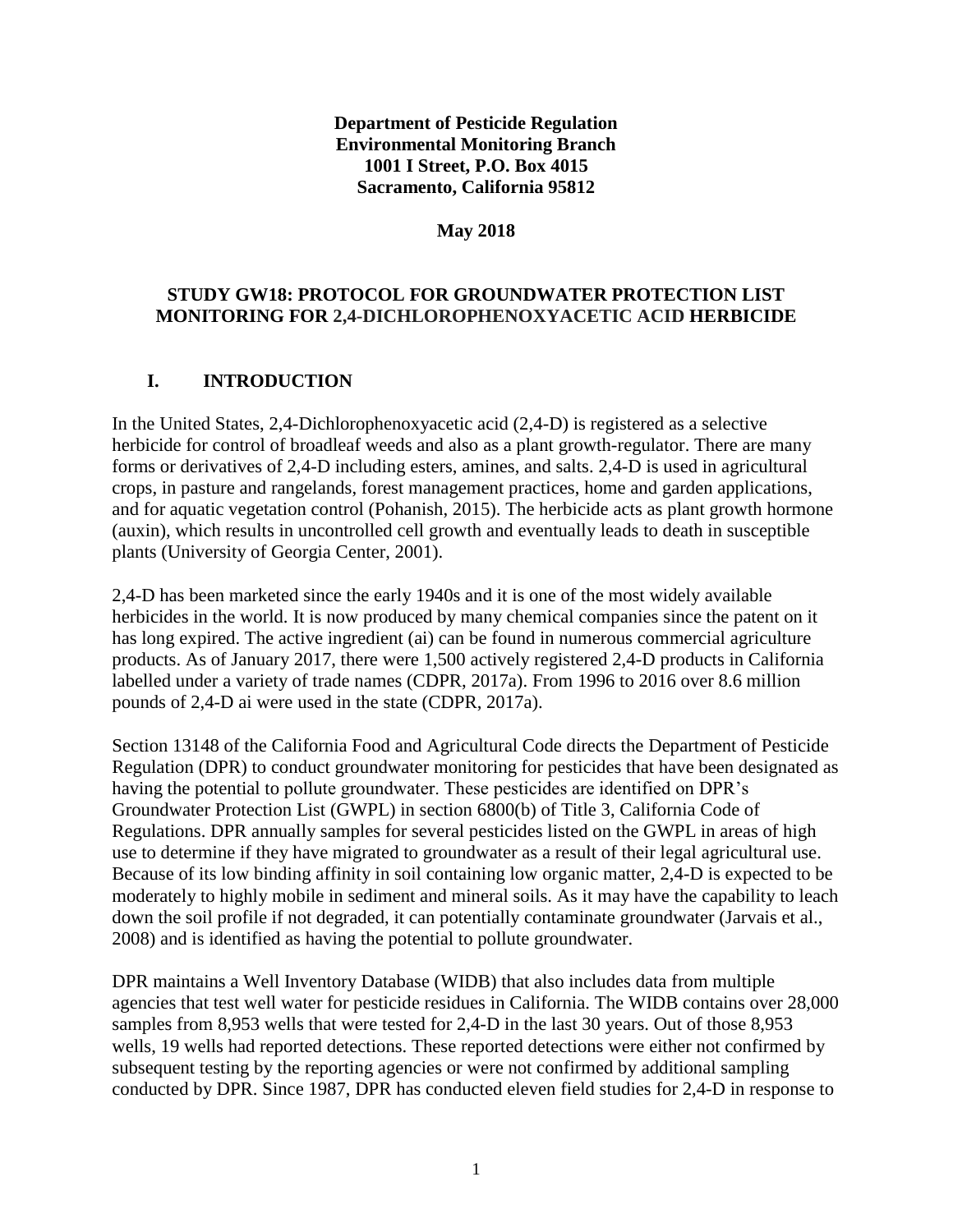reported detections from other agencies and was unable to confirm the detections in any of the original wells or to detect 2,4-D in surrounding wells (Weaver, 1989; Weaver 1990a; Weaver 1990b; Weaver 1990c; Weaver 1992; Weaver 1993a; Weaver 1993b, Weaver 1993c; Weaver 1993d; Weaver 1995; Weaver 1999). DPR has only verified the detection of 2,4-D in one well but none of the four wells surrounding this detection had any 2,4-D residues. This detection was determined to be an isolated detection from an unknown source (CDPR 2016).

## **II. OBJECTIVE**

The purpose of this study is to determine whether 2,4-D has migrated to groundwater in areas of California with moderate to high reported agricultural use or in areas identified to be vulnerable to groundwater contamination. Collected samples will also be analyzed for additional pesticides known to, or with the potential to, contaminate groundwater.

## **III. PERSONNEL**

Well sampling will be conducted by the Environmental Monitoring Branch of DPR under the general supervision of Senior Environmental Scientist Joy Dias. Project personnel will include:

Project Leader: Alfredo DaSilva Field Coordinator: Craig Nordmark Laboratory Liaison: Sue Peoples Analytical Chemistry: Center for Analytical Chemistry, California Department of Food and Agriculture (CDFA)

Please direct questions regarding this study to Alfredo DaSilva at (559) 297-5404 or [adasilva@cdpr.ca.gov.](mailto:adasilva@cdpr.ca.gov)

## **IV. STUDY PLAN**

This study will be conducted statewide (Figure 1) but targeting counties with high use areas to determine if current legal agricultural uses are resulting in contamination of groundwater. Eight counties have been chosen as the highest use: Butte, Fresno, Imperial, Kings, Merced, San Joaquin, Solano, and Stanislaus. Approximately 56% of statewide applications of 2. 4-D occur in those eight counties. Within these counties, sections will be compared and prioritized based on the following factors:

- 1) 2,4-D use levels within the section
- 2) 2,4-D use levels within the surrounding sections
- 3) Average depth-to-water within the section based on historical levels
- 4) Previous reported detections of any pesticides in wells within or surrounding the section
- 5) Availability of wells to sample based on existing records in the Well Inventory Database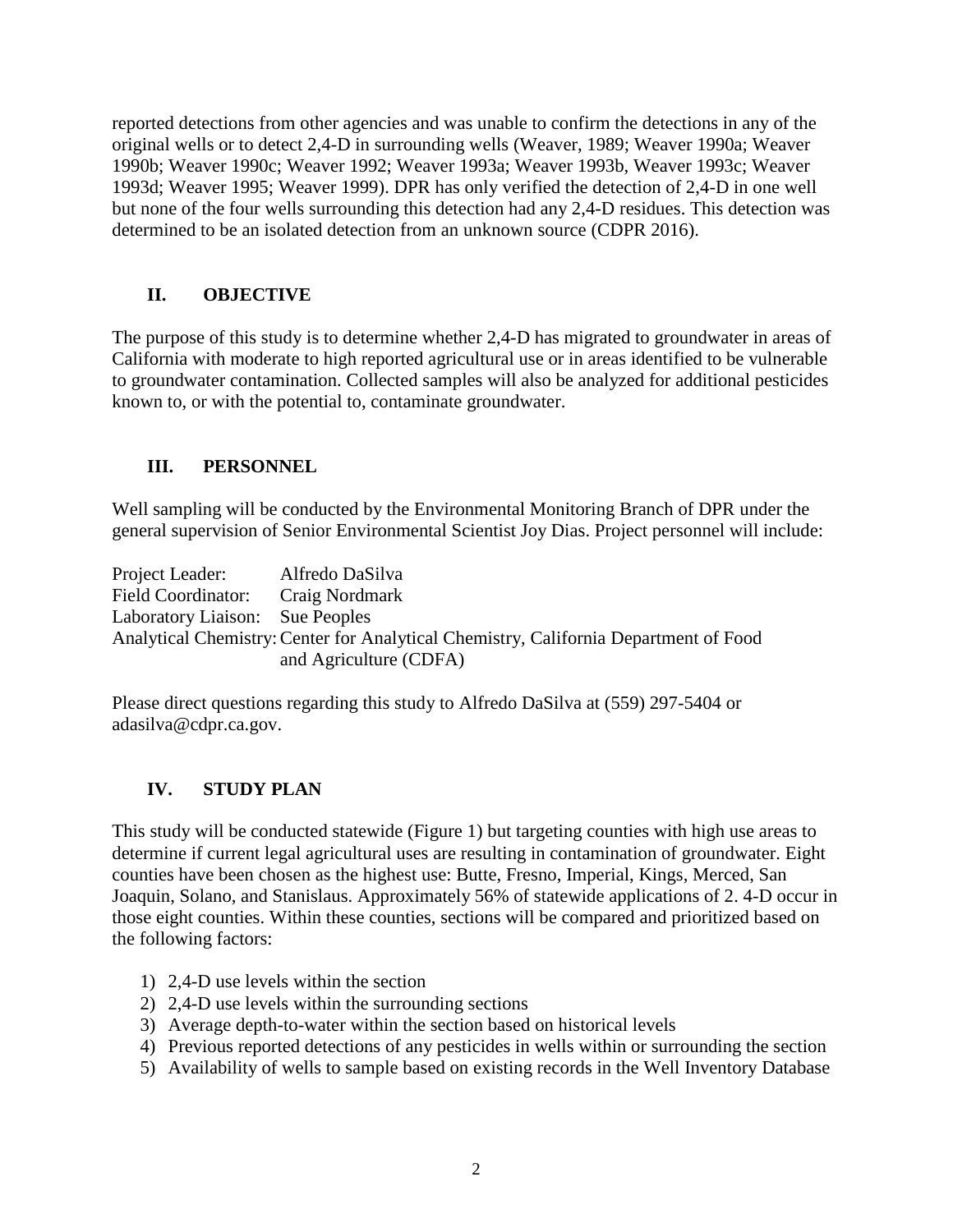### ACTIVE INGREDIENT SELECTION

2,4-D will be the primary focus of this study. In order to help assess the effectiveness of our mitigation measures and to determine if regions regulated as Ground Water Protection Areas need to be expanded, DPR routinely analyzes samples for known groundwater contaminants such as atrazine, simazine, and some of their degradates (3CCR section 6800[a]) using the Triazine screen (Table 1). All wells sampled in this study will be screened for these known contaminants.

Samples also collected in this study will be analyzed using the new DPR / CDFA multi-analyte screen which consists of 34 analytes on the GWPL (3CCR section 6800[a] and [b]). Of these 34 active ingredients, 7 overlap with the Triazine screen (Table 1). DPR will use this overlap as quality control if there are positive detections of these pesticides.

# **V. SAMPLING AND ANALYTICAL METHODS**

A total of 61 samples will be collected in accordance with Standard Operating Procedure (SOP) FSWA001.02 (Nordmark and Herrig, 2011). Domestic wells will be prioritized for sample collection because they are usually shallower than municipal and irrigation wells. All efforts will be taken to collect sample water directly from the aquifer as outlined in the SOP.

Chemical analysis will be performed by the CDFA Center for Analytical Chemistry. CDFA will analyze samples for 2,4-D (EMON-SM-05-012) (CDFA, 2008). They will also analyze for the triazine group of pesticides using method EMON-SM-62.9 (CDFA, 2009) and the multi-analyte group using method EMON-SM-05-032 (CDFA, 2016).

SOP QAQC001.00 (Segawa, 1995) guidelines will be followed for analytical laboratory quality control and for collecting quality assurance samples in the field. The reporting limit for all analytes is 0.05 parts per billion (ppb).

## **VI. DATA ANALYSIS**

The analytical results obtained from CDFA will be used to determine if 2,4-D is migrating to groundwater under current use patterns. Detections of GWPL pesticides may trigger additional focused sampling in the study regions or may lead to expansion of Ground Water Protection Areas. These data will also be used to generate a study memorandum detailing the analysis findings. Analytical results will be provided to participating property owners for their respective wells within 12 to 16 weeks of sampling.

### **VII. TIMETABLE**

- June 2018 November 2018: Well sampling
- October 2018 December 2018: Reception and review of laboratory results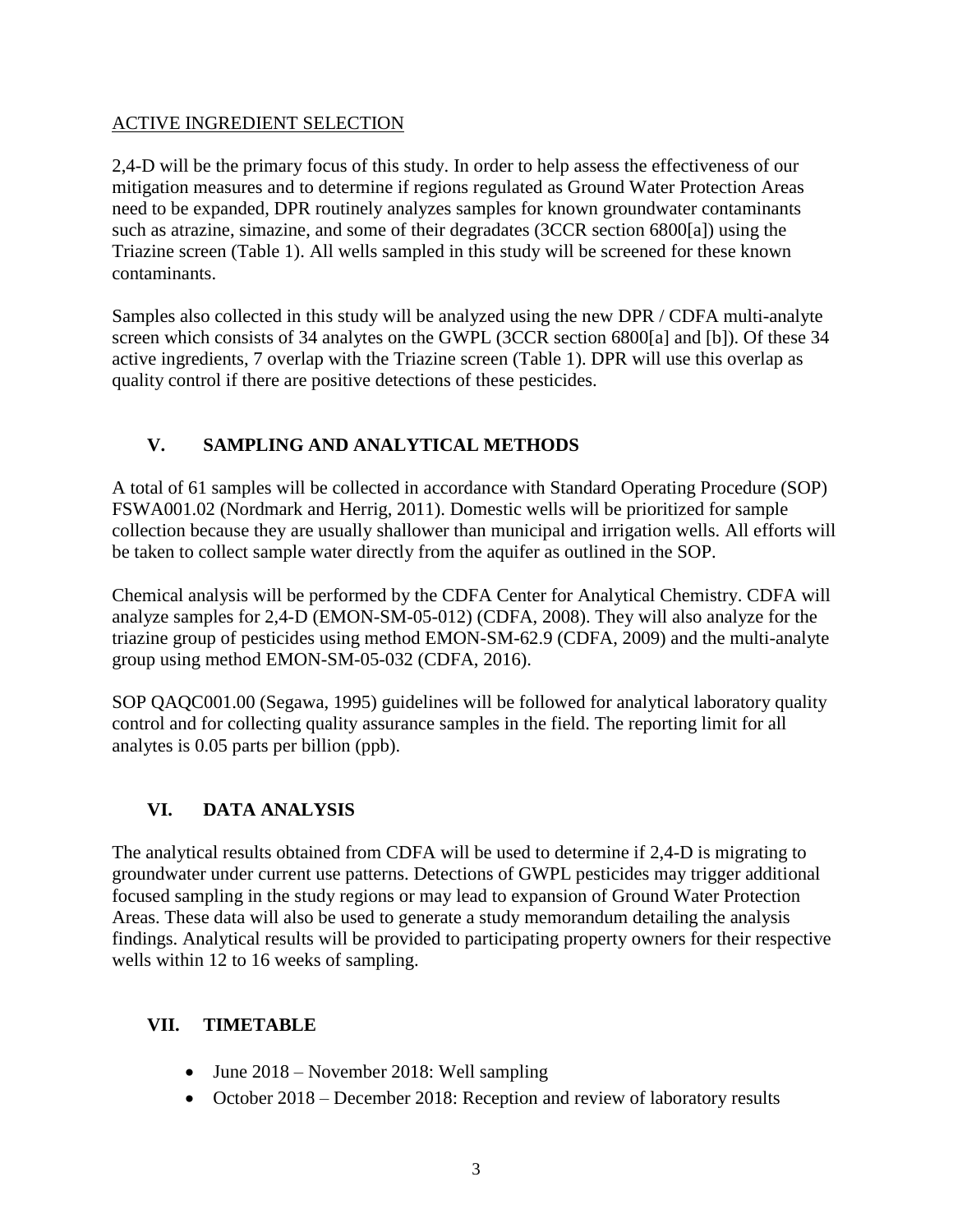- $\bullet$  July 2019 Study report
- Communication
	- o Provide notice to the County Agricultural Commissioner, DPR Enforcement Branch Regional Office, and the local Farm Bureau two weeks prior to initiating monitoring in a county. Additional notice will be provided if there is a six-month lapse in monitoring within a county.
	- o Provide results to property owners within 30 days of receipt.
	- o Provide results to state and local agencies when sampling is concluded and results have been reviewed and approved by the project team.

## **VIII. REFERENCES**

- CDFA. 2008. EMON-SM-05-012. Determination of Phenoxy Herbicides in Surface water using Gas Chromatography/MSD. California Department of Pesticide Reguation, Sacramento, California.
- CDFA. 2009. EMON-SM-62.9. Determination of Atrazine, Bromacil, Cyanazine, Diuron, Hexazinone, Metribuzin, Norflurazon, Prometon, Prometryn, Simazine, Deethyl Atrazine (DEA), Deisopropyl Atrazine ( ACET), Diamino Chlorotraizine (DACT), Tebuthiuron and the metabolites Tebuthiuron-104, Tebuthiuron-106, Tebuthiuron-107 and Tebuthiuron-108 in Well Water and River Water By Liquid Chromatography-Atmospheric Pressure Chemical Ionization Mass Spectrometry. California Department of Pesticide Regulation, Sacramento, California.
- CDFA. 2016. EMON-SM-05-032. Determination of 44 Pesticides on Well Water by Liquid Chromatography Coupled to Linear Ion Trap Quadrupole and Gas Chromatography Coupled to Triple Quadrupole Mass Spectrometer. California Department of Pesticide Regulation, Sacramento, California.
- CDPR. 2013. Sampling for Pesticide Residues in California Well Water. 27th Annual Report. California Department of Pesticide Regulation, Sacramento, California.
- CDPR. 2016. Sampling for Pesticide Residues in California Well Water 2015 Annual Report. California Department of Pesticide Regulation, Sacramento, California
- CDPR. 2017. Pesticide Use Reports. Available at: <http://www.cdpr.ca.gov/docs/pur/purmain.htm> (verified April 23, 2017). California Department of Pesticide Regulation, Sacramento, California.
- Jervais, G., B. Luukinen, K. Buhl, and D. Stone. 2008. *2,4-D General Fact Sheet*; National Pesticide Information Center, Oregon State University Extension Services. [http://npic.orst.edu/factsheets/24Dgen.html.](http://npic.orst.edu/factsheets/24Dgen.html)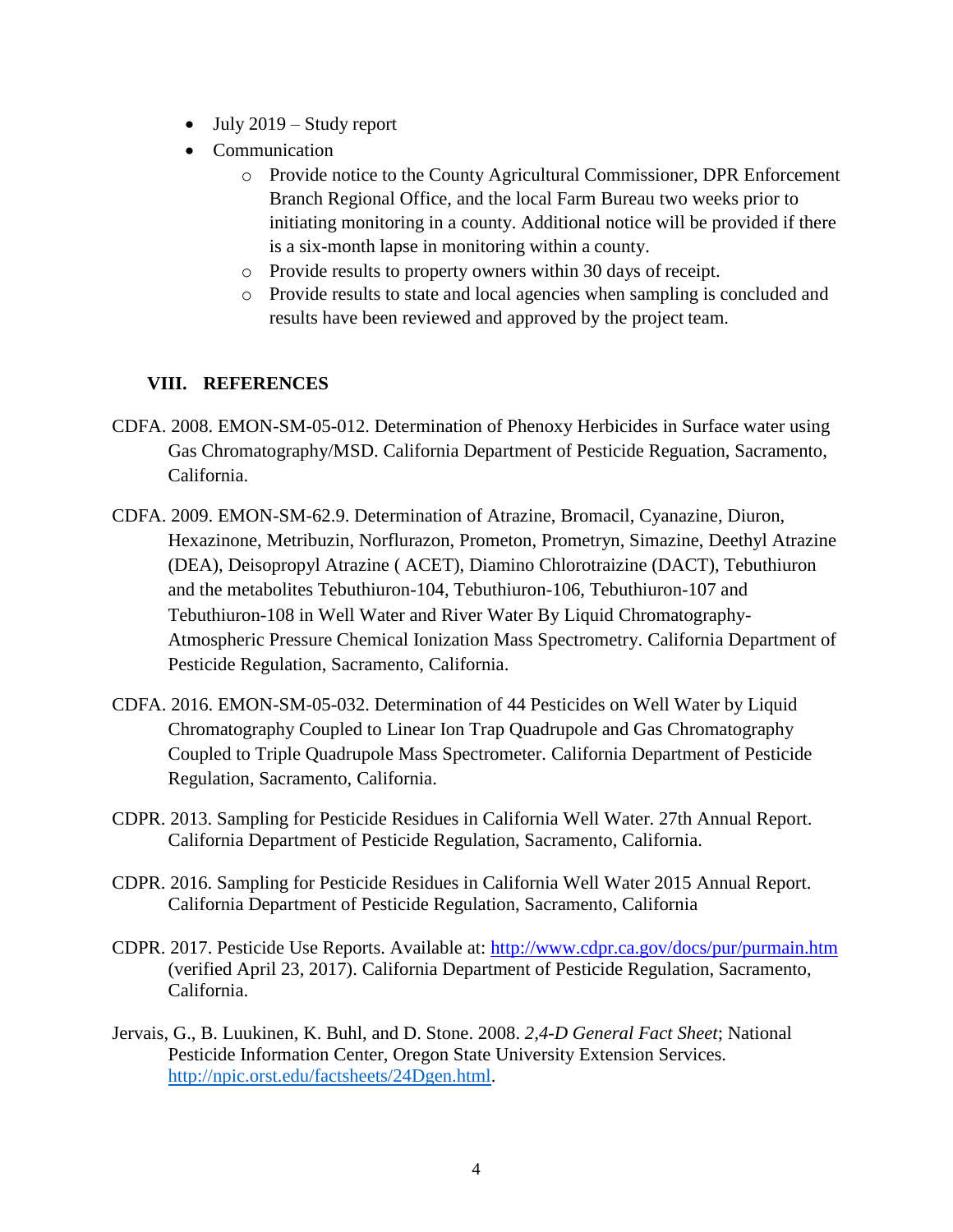National Pesticide Information Center (NPIC). 2015. ["2,4-D General Fact Sheet".](http://npic.orst.edu/factsheets/24Dgen.html)

- Nordmark, C. and J. Herrig. 2011. SOP FSWA001.02. Obtaining and Preserving Well Water Samples. Available at: http://www.cdpr.ca.gov/docs/emon/pubs/sops/fswa00102.pdf (verified June 22, 2015). California Department of Pesticide Regulation, Sacramento, California.
- Pohanis, R.P. 2015. Sittig's Handbook of Pesticides and Chemicals (2<sup>nd</sup> edition).
- Schuette, J. 2002. N074: 2,4-D Questionable Detection in Santa Clara County. Memorandum to Don Weaver. California Department of Pesticide Regulation, Sacramento, California.
- Segawa, R. 1995. SOP QAQC001.00. Chemistry Laboratory Quality Control. Available at: <http://www.cdpr.ca.gov/docs/emon/pubs/sops/qaqc001.pdf> (verified June 22, 2015). California Department of Pesticide Regulation, Sacramento, California.
- University of Georgia Center for Invasive Species and Ecosystem Health. 2001. ["Weed Control](http://www.invasive.org/gist/products/handbook/10.24-d.pdf)  [Methods Handbook: 2,4-D"](http://www.invasive.org/gist/products/handbook/10.24-d.pdf) (PDF).
- US EPA. 2005. 2,4-D Reregistration Eligibility Decision. Associated RED Fact Sheet. Archived May 17, 2008 at the Wayback Machine, EPA.
- Weaver, D. 1989. Z025: Completion of Four-Section Survey for 2,4-D in Colusa County (15N/03W-15). Memorandum to John Sanders, California Department of Food and Agriculture, Sacramento, California.
- Weaver, D. 1990a. Z075: Completion of Four-Section Survey for 2,4-D in Del Norte County (13N/01E-04). Memorandum to John Sanders, California Department of Food and Agriculture, Sacramento, California.
- Weaver, D. 1990b. Z076: Completion of Four-Section Survey for 2,4-D in Del Norte County (13N/01E-15). Memorandum to John Sanders, California Department of Food and Agriculture, Sacramento, California.
- Weaver, D. 1990c. Z077: Completion of Four-Section Survey for 2,4-D in Butte County (18N/02E-32). Memorandum to John Sanders, California Department of Food and Agriculture, Sacramento, California.
- Weaver, D. 1992. Z178/(39): Completion of Four-Section Survey for 2,4-D in San Joaquin County; 01S/06E-13. Memorandum to Kean Goh, California Department of Pesticide Regulation, Sacramento, California.
- Weaver, D. 1993a. Z178/(58-A): Completion of Four-Section Survey for 2,4-D in Yuba County (14N/04E-09). Memorandum to Kean Goh, California Department of Pesticide Regulation, Sacramento, California.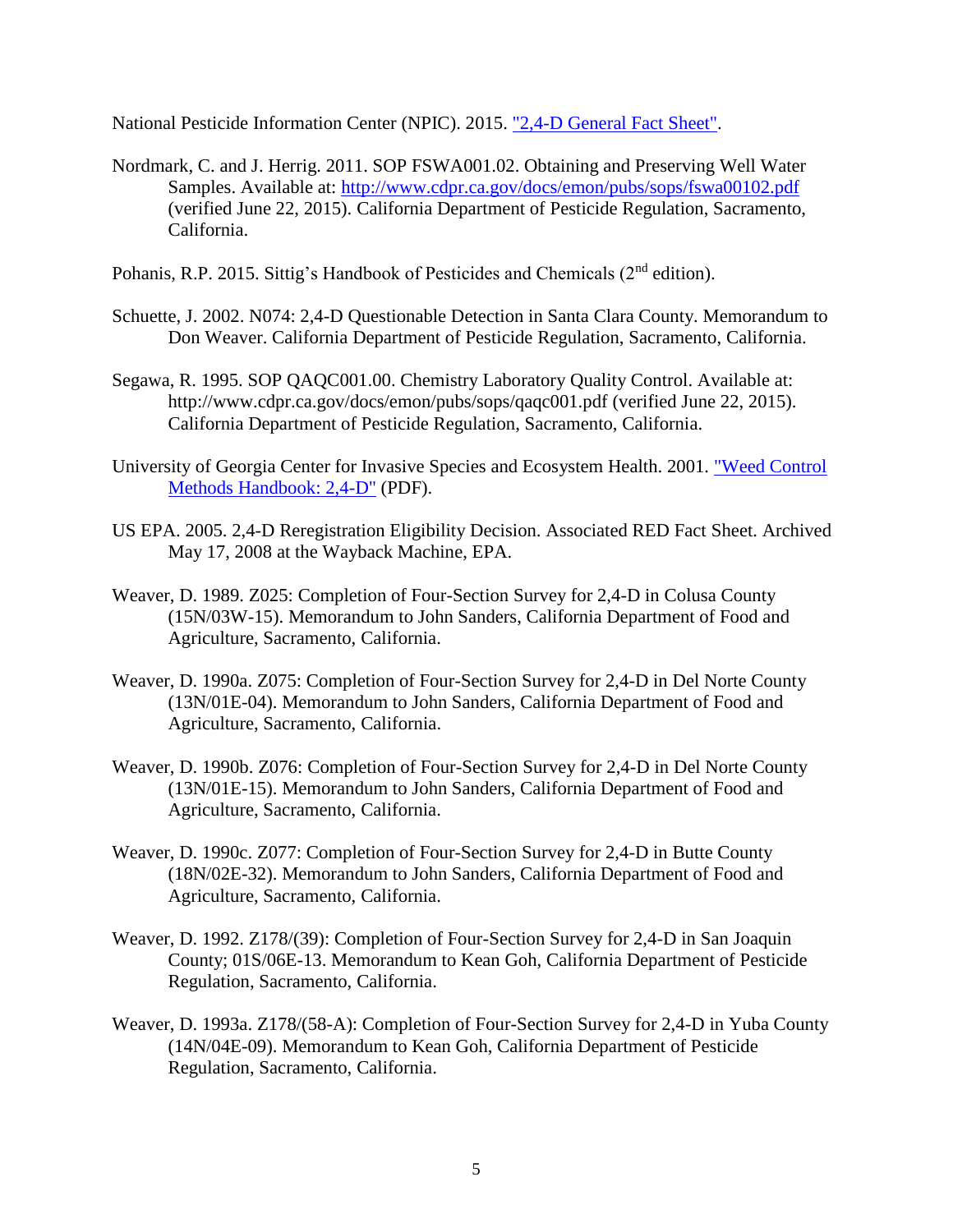- Weaver, D. 1993b. Z178/(58-B): Completion of Four-Section Survey for 2,4-D in Yuba County (14N/04E-17). Memorandum to Kean Goh, California Department of Pesticide Regulation, Sacramento, California.
- Weaver, D. 1993c. Z182: Completion of Four-Section Survey for 2,4-D and Xylene in San Mateo County; 03S/05W-20. Memorandum to Kean Goh, California Department of Pesticide Regulation, Sacramento, California.
- Weaver, D. 1993d. Z187: Completion of Four-Section Survey for Lindane, 2,4-D and Methoxychlor in Los Angeles County; 07N/11W-08. Memorandum to Kean Goh, California Department of Pesticide Regulation, Sacramento, California.
- Weaver, D. 1995. Z288: Completion of Four-Section Survey for 2,4-D in Santa Clara County; 07S/01W-08. Memorandum to Kean Goh, California Department of Pesticide Regulation, Sacramento, California.
- Weaver, D. 1999. Z415: Completion of Four-Section Survey for 2,4-D in Sonoma County (07N/07W-18) and Determination Whether Residues in the Original Positive Well Resulted from Legal Agricultural Use. Memorandum to Douglas Okumura. Department of Pesticide Regulation, Sacramento, California.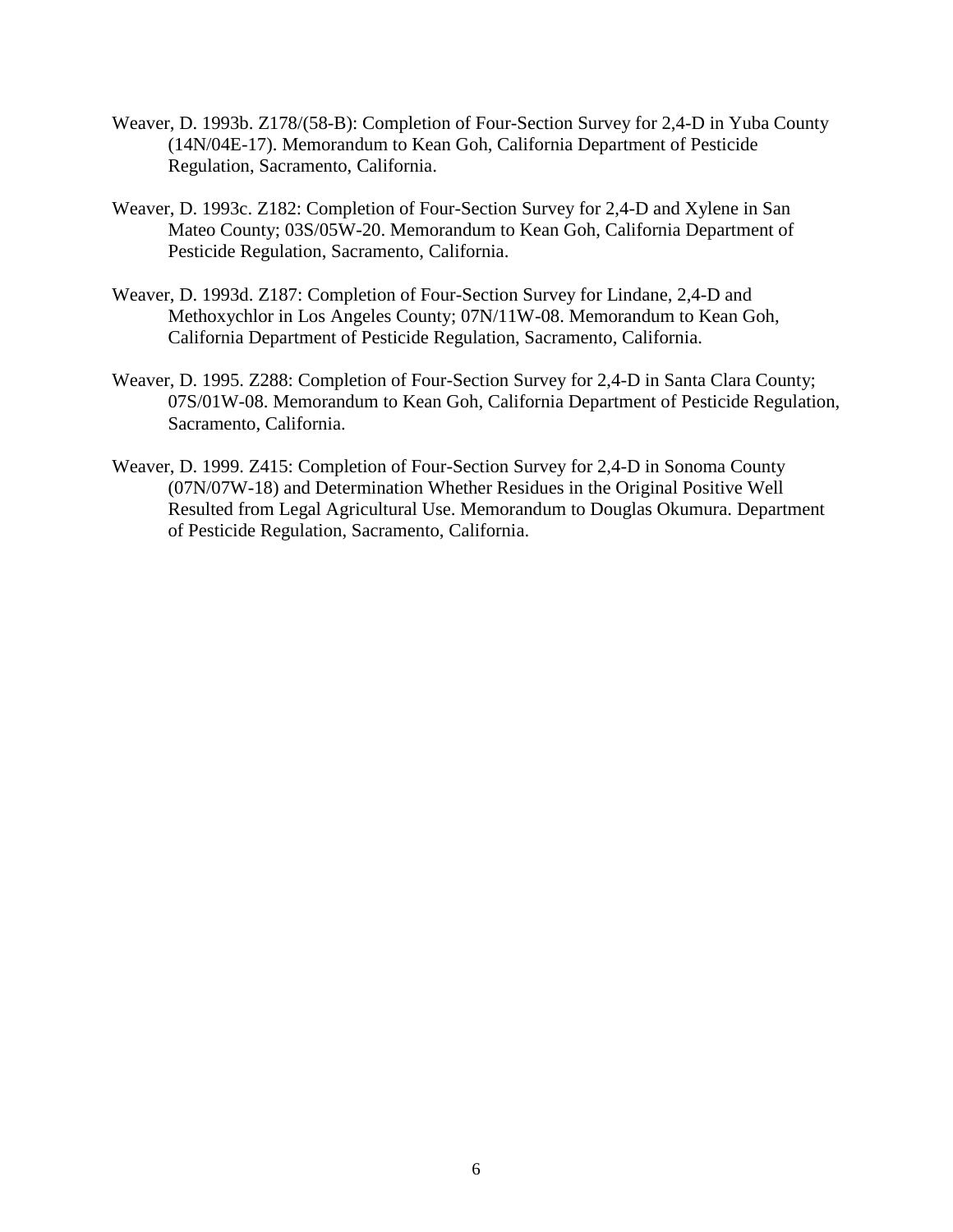# **IX. TABLES**

#### **Table 1. Pesticide Active Ingredient Screen CDFA Lab Methods (Shading indicates overlapping analytes)**

| <b>MULTI-RESIDUE EMON-SM-05-032</b> | <b>TRIAZINE SCREEN EMON-SM-62.9</b> |
|-------------------------------------|-------------------------------------|
| Atrazine                            | <b>ACET</b>                         |
| Azoxystrobin                        | Atrazine                            |
| Bensulide                           | <b>Bromacil</b>                     |
| <b>Bromacil</b>                     | Cyanazine                           |
| Carbaryl                            | <b>DACT</b>                         |
| Clomazone                           | <b>DEA</b>                          |
| Diazinon                            | Diuron                              |
| Dichloran                           | Hexazinone                          |
| Dichlorbenil                        | Metribuzin                          |
| Dimethenamide                       | Norflurazon                         |
| Dimethoate                          | Prometon                            |
| Diuron                              | Prometryn                           |
| Ethofumesate                        | Simazine                            |
| Ethoprophos                         | Tebuthiuron                         |
| Fludioxonil                         |                                     |
| Imidacloprid                        |                                     |
| Linuron                             |                                     |
| Malathion                           |                                     |
| Mefenoxam/Metalaxyl                 |                                     |
| Methiocarb                          |                                     |
| Metolachlor                         |                                     |
| Metribuzin                          |                                     |
| Napropamide                         |                                     |
| Norflurazon                         |                                     |
| Oryzalin                            |                                     |
| Phorate                             |                                     |
| Prometon                            |                                     |
| Prometryn                           |                                     |
| Propanil                            |                                     |
| Simazine                            |                                     |
| Tebuthiuron                         |                                     |
| Thiamethoxam                        |                                     |
| Thiobencarb                         |                                     |
| Triallate                           |                                     |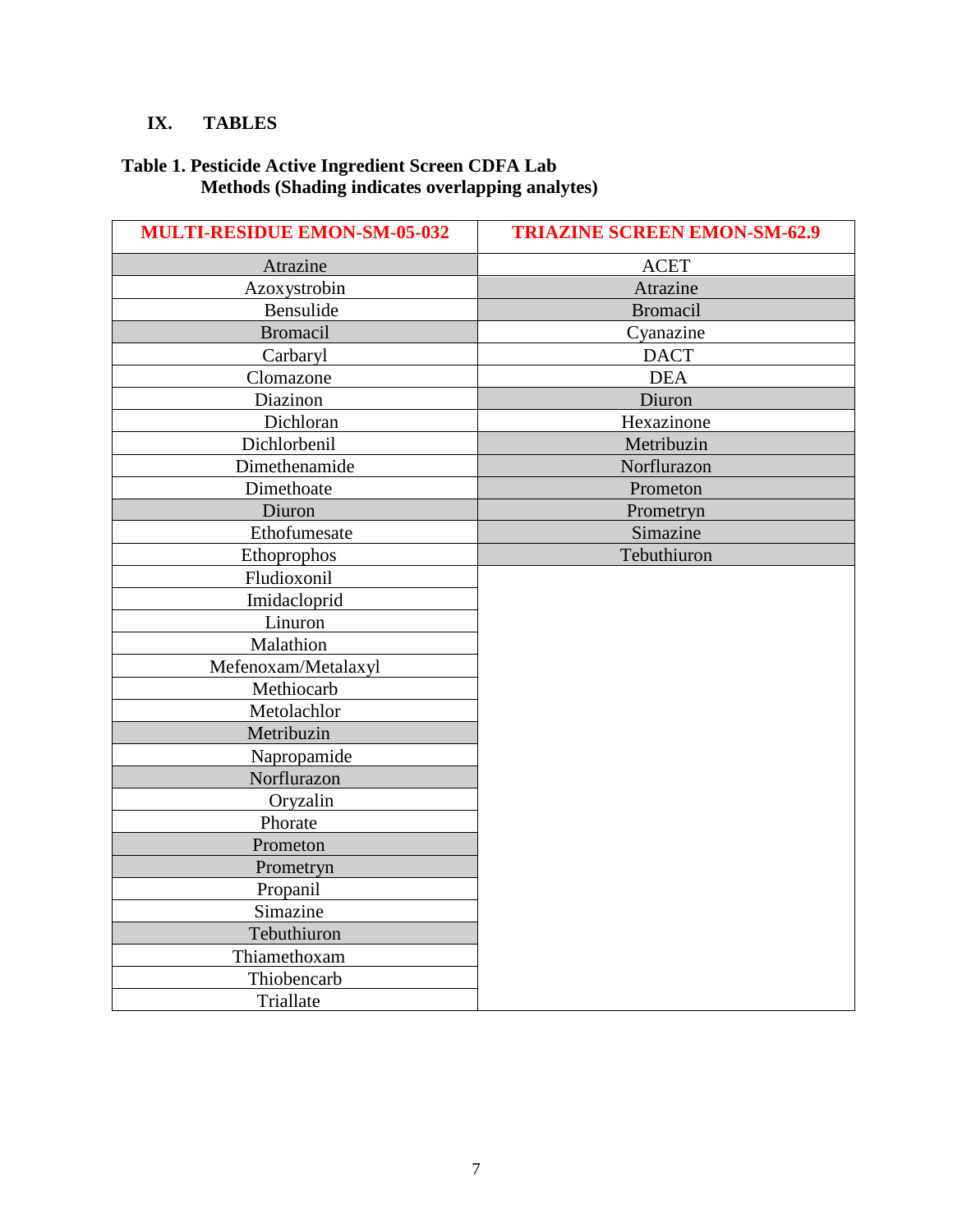# **X. FIGURES**



**Figure 1. Statewide Use of 2,4-D per Year (CDPR, 2017)**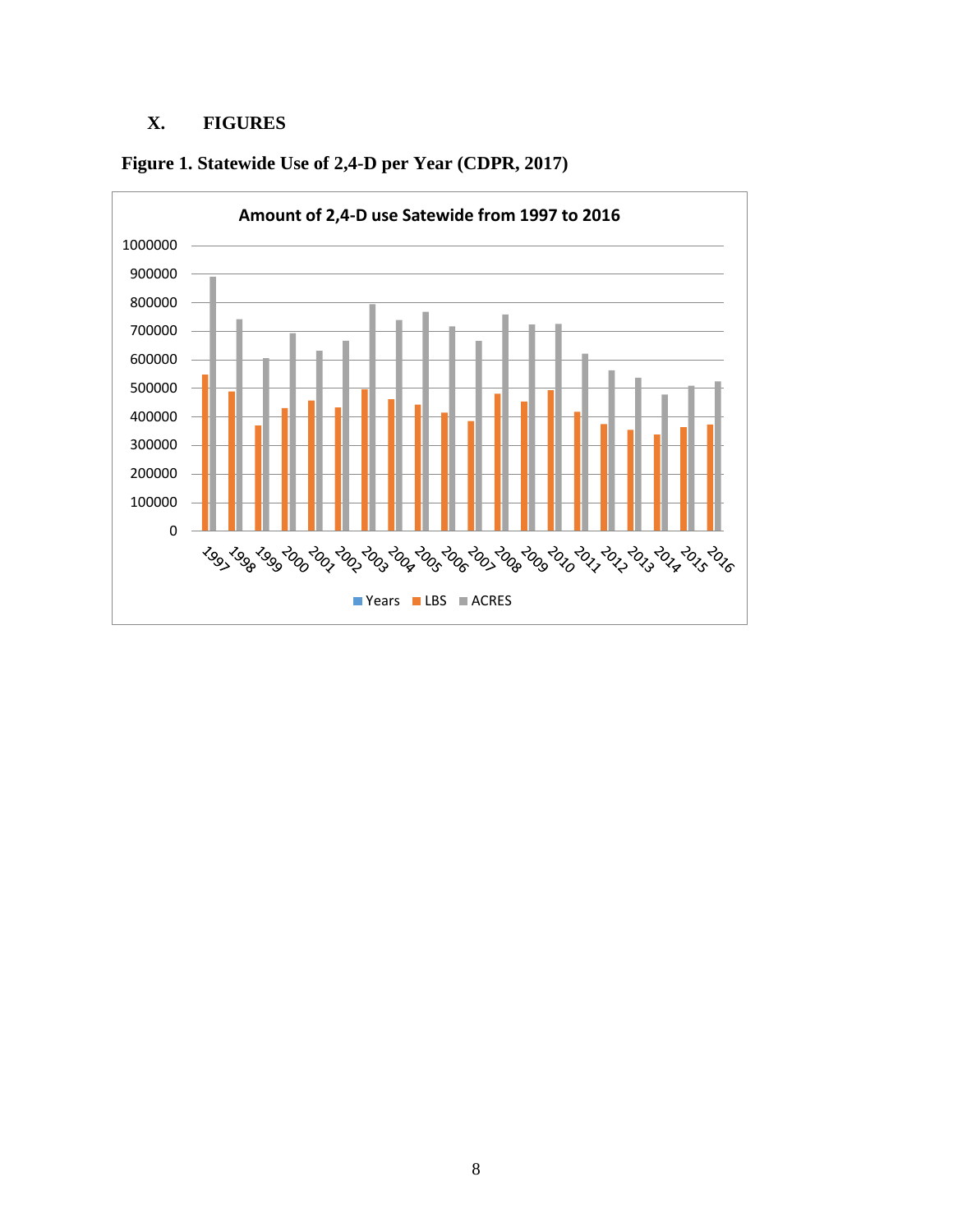

**Figure 2. 2,4-D Use Statewide (CDPR, 2017)**